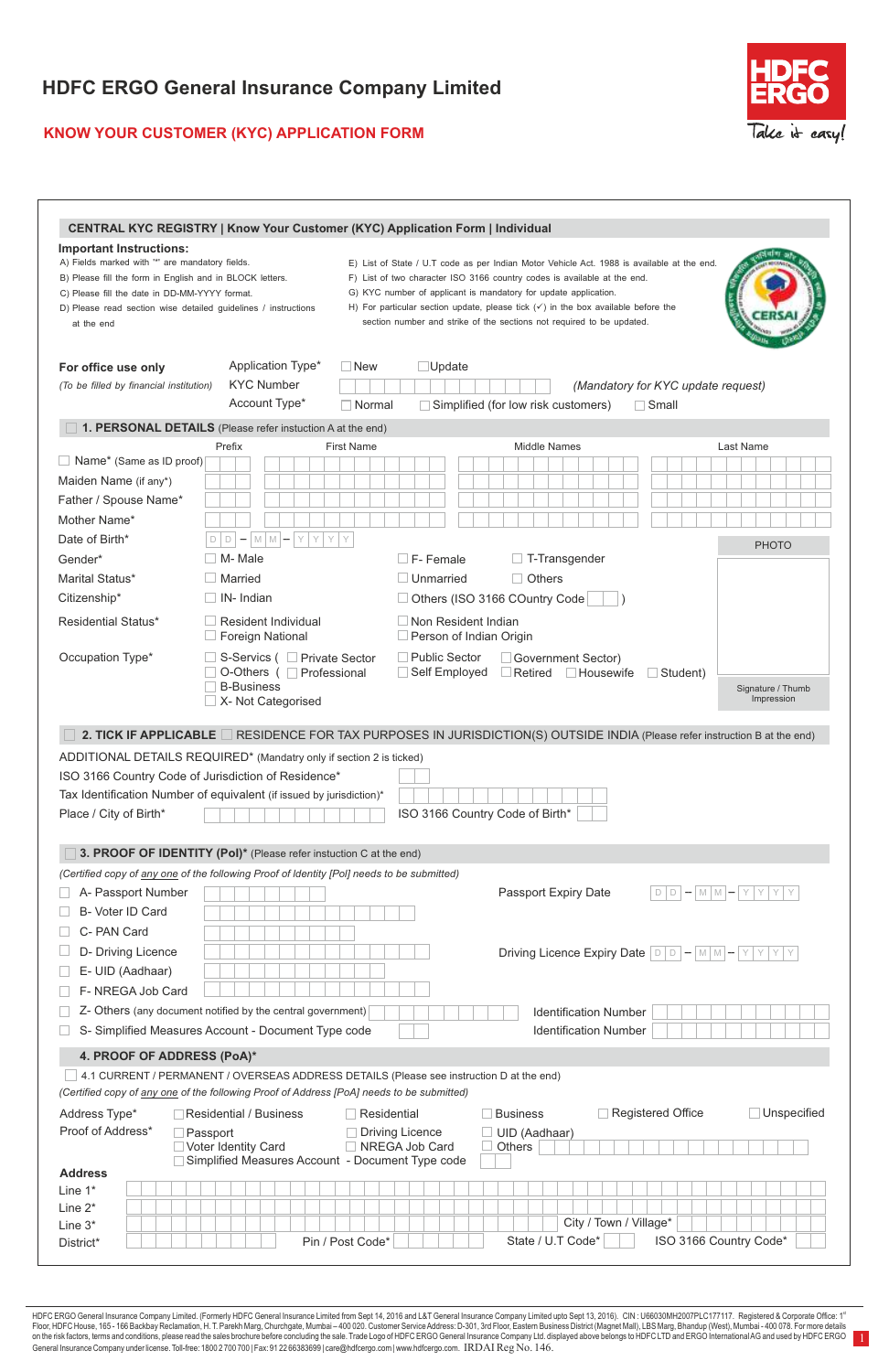

2

### **KNOW YOUR CUSTOMER (KYC) APPLICATION FORM**

| Line $1^*$                                                       |                                                                                                                                                                                                                                                                         | Same as Current / Permanent / Overseas Address details (In case of multiple correspondence / local addresses, please fill 'Annexure A1')                                                                                                                 |
|------------------------------------------------------------------|-------------------------------------------------------------------------------------------------------------------------------------------------------------------------------------------------------------------------------------------------------------------------|----------------------------------------------------------------------------------------------------------------------------------------------------------------------------------------------------------------------------------------------------------|
|                                                                  |                                                                                                                                                                                                                                                                         |                                                                                                                                                                                                                                                          |
|                                                                  |                                                                                                                                                                                                                                                                         |                                                                                                                                                                                                                                                          |
| Line $2^*$                                                       |                                                                                                                                                                                                                                                                         |                                                                                                                                                                                                                                                          |
| Line $3*$                                                        |                                                                                                                                                                                                                                                                         | City / Town / Village*                                                                                                                                                                                                                                   |
| District*                                                        | Pin / Post Code*                                                                                                                                                                                                                                                        | ISO 3166 Country Code*<br>State / U.T Code*                                                                                                                                                                                                              |
|                                                                  | Same as Current / Permanent / Overseas Address details                                                                                                                                                                                                                  | 4.3 ADDRESS IN THE JURISDICTION DETAILS WHERE APPLICANT IS RESIDENT OUTSIDE INDIA FOR TAX PURPOSES* (Applicable if section 2 is ticked)<br>Same as Correspondence / Local Address details                                                                |
| Line $1^*$                                                       |                                                                                                                                                                                                                                                                         |                                                                                                                                                                                                                                                          |
| Line $2^*$                                                       |                                                                                                                                                                                                                                                                         |                                                                                                                                                                                                                                                          |
| Line $3^*$                                                       |                                                                                                                                                                                                                                                                         | City / Town / Village*                                                                                                                                                                                                                                   |
| State*                                                           |                                                                                                                                                                                                                                                                         | ISO 3166 Country Code*<br>ZIP / Post Code*                                                                                                                                                                                                               |
|                                                                  |                                                                                                                                                                                                                                                                         | 5. CONTACT DETAILS (All communications will be sent on provided Mobile no. / Email-ID) (Please refer instruction F at the end)                                                                                                                           |
| Tel. (Off)                                                       | Tel. (Res)                                                                                                                                                                                                                                                              | Mobile                                                                                                                                                                                                                                                   |
| <b>FAX</b>                                                       | Email ID                                                                                                                                                                                                                                                                |                                                                                                                                                                                                                                                          |
| Related Person Type*<br>Name*                                    | Addition of Related Person   Deletion of Related Person<br>$\Box$ Assignee<br>□ Guardian of Minor<br><b>First Name</b><br>Prefix                                                                                                                                        | 6. DETAILS OF RELATED PERSON (In case of additional related persons, please fill 'Annexure B1') (please refer instruction G at the end)<br>KYC Number of Related Person (if available*)<br>Authorized Representative<br><b>Middle Names</b><br>Last Name |
|                                                                  | (If KYC number and name are provided, below details of section 6 are optinal)                                                                                                                                                                                           |                                                                                                                                                                                                                                                          |
|                                                                  | PROOF OF IDENTITY [Pol] OF RELATED PERSON* (Please see instruction (H) at the end)                                                                                                                                                                                      |                                                                                                                                                                                                                                                          |
| A- Passport Number                                               |                                                                                                                                                                                                                                                                         | Passport Expiry Date<br>$\boxed{D}$ $\boxed{D}$ $\boxed{P}$ $\boxed{M}$ $\boxed{M}$ $\boxed{Y}$ $\boxed{Y}$ $\boxed{Y}$ $\boxed{Y}$                                                                                                                      |
| B- Voter ID Card                                                 |                                                                                                                                                                                                                                                                         |                                                                                                                                                                                                                                                          |
| C- PAN Card                                                      |                                                                                                                                                                                                                                                                         |                                                                                                                                                                                                                                                          |
| D- Driving Licence                                               |                                                                                                                                                                                                                                                                         | Driving Licence Expiry Date $ D D - M M - Y Y Y Y$                                                                                                                                                                                                       |
| E- UID (Aadhaar)                                                 |                                                                                                                                                                                                                                                                         |                                                                                                                                                                                                                                                          |
|                                                                  |                                                                                                                                                                                                                                                                         |                                                                                                                                                                                                                                                          |
| F-NREGA Job Card                                                 |                                                                                                                                                                                                                                                                         |                                                                                                                                                                                                                                                          |
|                                                                  | Z- Others (any document notified by the central government)                                                                                                                                                                                                             | <b>Identification Number</b>                                                                                                                                                                                                                             |
|                                                                  | S- Simplified Measures Account - Document Type code                                                                                                                                                                                                                     | <b>Identification Number</b>                                                                                                                                                                                                                             |
| 7. REMARKS (If any)                                              |                                                                                                                                                                                                                                                                         |                                                                                                                                                                                                                                                          |
|                                                                  |                                                                                                                                                                                                                                                                         |                                                                                                                                                                                                                                                          |
| <b>8. APPLICANT DECLARATION</b>                                  |                                                                                                                                                                                                                                                                         |                                                                                                                                                                                                                                                          |
| or misrepresenting, I am aware that I may be held liable for it. | • I hereby declare that the details furnished above are true and correct to the best of my knowledge and belief and I undertake to<br>inform you of any changes therein, immediately. In case any of the above information is found to be false or untrue or misleading |                                                                                                                                                                                                                                                          |
| address                                                          | • I hereby consent to receiving information from Central KYC Registry through SMS/Email on the above registered number/email                                                                                                                                            |                                                                                                                                                                                                                                                          |
| Date: $D - M M - Y Y Y Y$                                        | Place:                                                                                                                                                                                                                                                                  | Signature / Thumb Impression of Applicant                                                                                                                                                                                                                |
| 9. ATTESTATION / FOR OFFICE USE ONLY                             |                                                                                                                                                                                                                                                                         |                                                                                                                                                                                                                                                          |
| <b>Documents Received</b>                                        | Certified Copies                                                                                                                                                                                                                                                        |                                                                                                                                                                                                                                                          |
|                                                                  | KYC VERIFICATION CARRIED OUT BY                                                                                                                                                                                                                                         | <b>INSTITUTION DETAILS</b>                                                                                                                                                                                                                               |
| Date:<br>D                                                       | M<br> M <br>Y<br>Y                                                                                                                                                                                                                                                      | Name                                                                                                                                                                                                                                                     |
| Emp. Name                                                        |                                                                                                                                                                                                                                                                         | Code                                                                                                                                                                                                                                                     |
| Emp. Code                                                        |                                                                                                                                                                                                                                                                         |                                                                                                                                                                                                                                                          |
| Emp. Designation                                                 |                                                                                                                                                                                                                                                                         |                                                                                                                                                                                                                                                          |
| Emp. Branch                                                      |                                                                                                                                                                                                                                                                         |                                                                                                                                                                                                                                                          |
|                                                                  |                                                                                                                                                                                                                                                                         |                                                                                                                                                                                                                                                          |
|                                                                  |                                                                                                                                                                                                                                                                         |                                                                                                                                                                                                                                                          |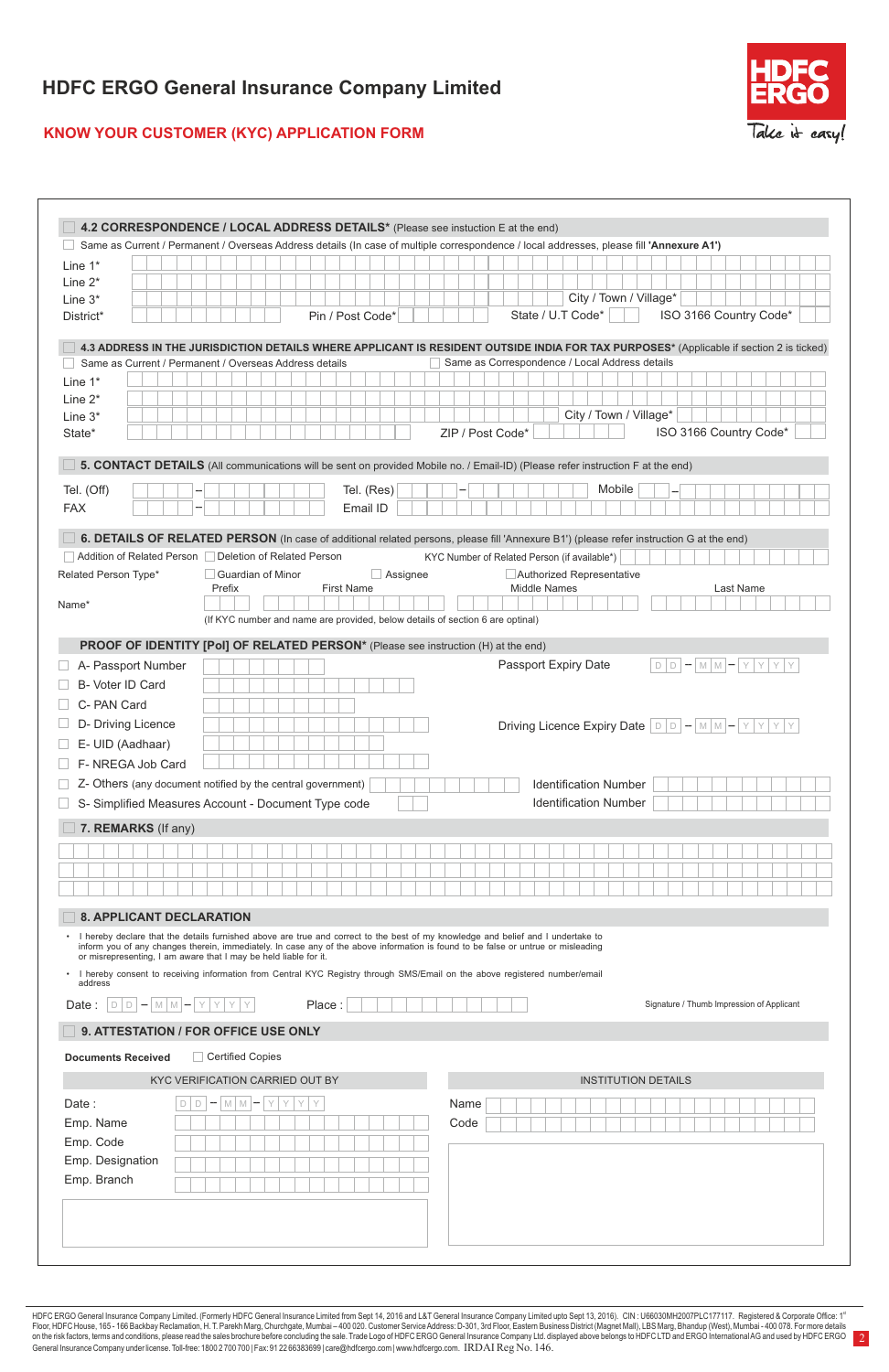### **KNOW YOUR CUSTOMER (KYC) APPLICATION FORM**



3

#### **CENTRAL KYC REGISTRY | Instructions / Check list / Guidelines for filling individual KYC Application Form**

#### **General Instructions:**

- 1 Fields marked with are mandatory fields.<br>2 Tick 'v' wherever applicable.
- Tick ' $\checkmark$ ' wherever applicable.
- 3 Self-Certification of documents is mandatory.
- Please fill the form in English and in BLOCK Letters.<br>5 Please fill all dates in DD-MM-YYYY format Please fill all dates in DD-MM-YYYY format.
- 6 Wherever state code and country code is to be furnished, the same should be the two-digit code as per Indian Motor Vehicle, 1988 and ISO 3166<br>country code respectively list of which is available at the end.<br>7 KYC number
- 
- 8 For particular section update, please tick  $(v)$  in the box available before the section number and strike off the sections not required to be updated.<br>9 In case of 'Small Account type' only personal details at section n
- In case of 'Small Account type' only personal details at section number 1 and 2, photograph, signature and self-certification required.

# **A Clarification / Guidelines on filling 'Personal Details' section**

- Name: Please state the name with Prefix (Mr/Mrs/Ms/Dr/etc.). The name should match the name as mentioned in the Proof of Identity submitted failing which the application is liable to be rejected.
- 2 Either father's name or spouse's name is to be mandatorily furnished. In case PAN is not available father's name is mandatory.

B Clarification / Guidelines on filling details if applicant residence for tax purposes in jurisdiction(s) outside India<br>1 Tax identification Number (TIN): TIN need not be reported if it has not been issued by the jurisdic high integrity number with an equivalent level of identification (a "Functional equivalent"), the same may be reported. Examples of that type of number<br>for individual include, a social security/insurance number, citizen/pe

#### **C Clarification / Guidelines on filling 'Proof of Identity [Pol]' section**

- 1 If driving license number or passport is provided as proof of identity then expiry date is to be mandatorily furnished.<br>2 Mention identification / reference number if 'Z- Others (any document notified by the central gove
- 
- 3 In case of Simplified Measures Accounts for verifying the identity of the applicant, any one of the following documents can also be submitted and undernoted relevant code may be mentioned in point 3 (S).

#### **Document Code Description**

- 01 Identity card with applicant's photograph issued by Central / State Government Departments, Statutory / Regulatory Authorities,<br>Public Sector Undertakings, Scheduled Commercial Banks, and Public Financial Institutions.
- 02 Letter issued by a gazetted officer, with a duly attested photograph of the person.

#### **D Clarification / Guidelines on filling 'Proof of Address (PoA) - Current / Permanent / Overseas Address details' section** PoA to be submitted only if the submitted Pol does not have an address or address as per Pol is invalid or not in force.

- 
- 2 State / U.T Code and Pin / Post Code will not be mandatory for Overseas addresses.<br>3 In case of Simplified Measures Accounts for verifying the address of the applicant In case of Simplified Measures Accounts for verifying the address of the applicant, any one of the following documents can also be submitted and undernoted relevant code may be mentioned in point 4.1.

#### **Document Code Description**

- 01 Utility bill which is not more than two months old of any service provider (electricity, telephone, post-paid mobile phone, piped gas, water bill).
- 02 Property or Municipal Tax receipt.
- 03 Bank account or Post Office savings bank account statement.<br>04 Pension or family pension payment orders (PPOs) issued to
- 04 Pension or family pension payment orders (PPOs) issued to retired employees by Government Departments or Public Sector Undertakings, if they contain the address.
- 05 Letter of allotment of accommodation from employer issued by State or Central Government departments, statutory or regulatory bodies, public sector undertakings, scheduled commercial banks, financial institutions and listed companies. Similarly, leave and license agreements with such employers allotting official accommodation.
- 06 Documents issued by Government departments of foreign jurisdictions and letter issued by Foreign Embassy or Mission in India.

#### **E Clarification / Guidelines on filling 'Proof of Address [PoA] - Correspondence / Local Address details' section**

To be filled only in case the PoA is not the local address or address where the customer is currently residing. No separate PoA is required to be submitted.<br>2 In case of multiple correspondence / local addresses. Please fi 2 In case of multiple correspondence / local addresses. Please fill **'Annexure Al'**

### **F Clarification / Guidelines on filling 'Contact details' section**

1 Please mention two- digit country code and 10 digit mobile number (e.g. for Indian mobile number mention 91-9999999999). 2 Do not add '0' in the beginning of Mobile number.

- 
- **G Clarification / Guidelines on filling 'Related Person details' section** Provide KYC number of related person if available
- **H Clarification / Guidelines on filling 'Related Person details Proof of Identity [Pol] of Related Person' section** 1 Mention identification / reference number if Z- Others (any document notified by the central government)' is ticked.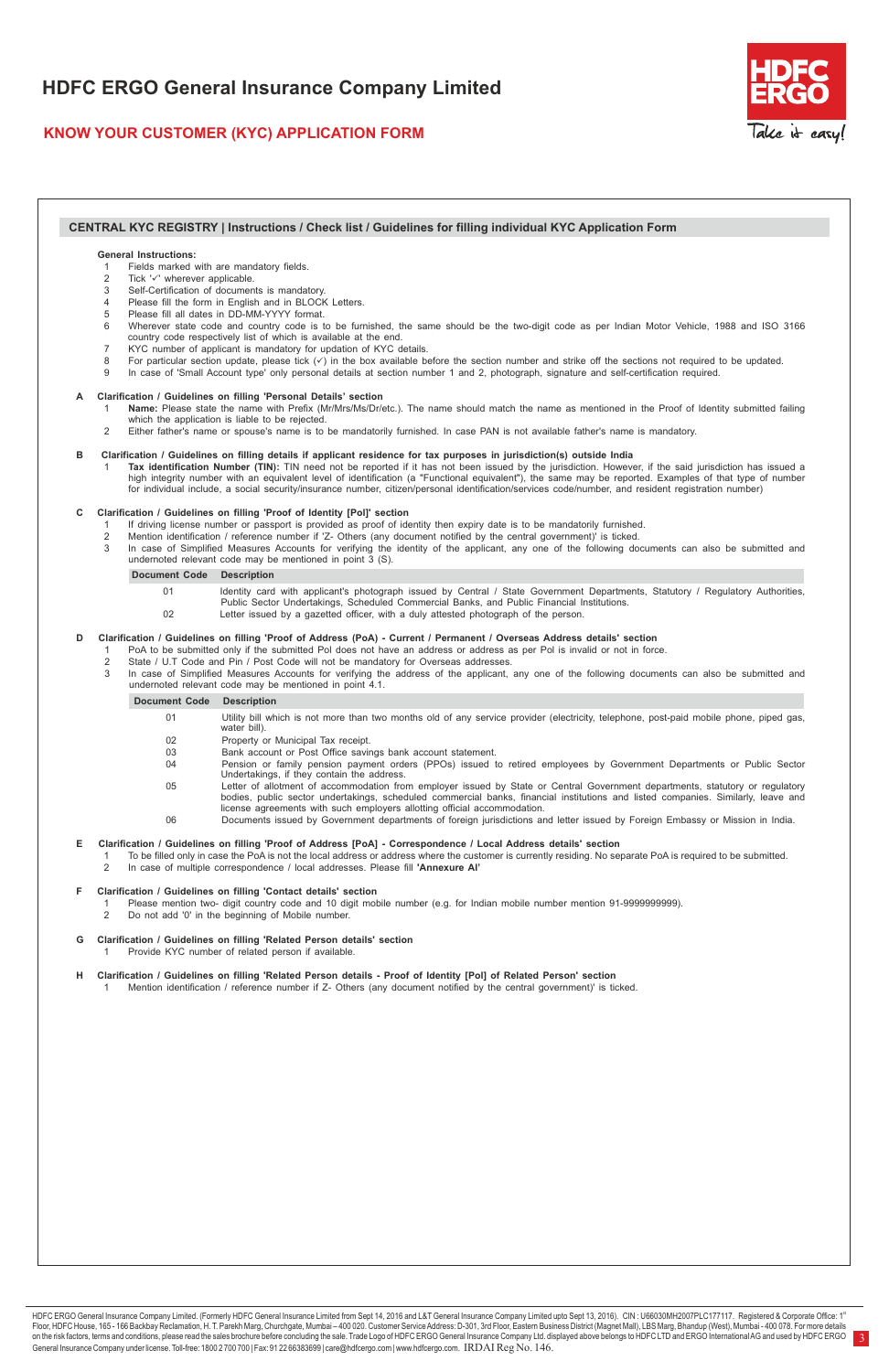### **KNOW YOUR CUSTOMER (KYC) APPLICATION FORM**



#### **List of two - digit state / U.T codes as per Indian Motor Vehicle Act, 1988**

| State / U.T            | Code      | State / U.T             | Code      | State / U.T          | Code      |
|------------------------|-----------|-------------------------|-----------|----------------------|-----------|
| Andaman & Nicobar      | AN        | <b>Himachal Pradesh</b> | <b>HP</b> | Pondicherry          | PY        |
| Andhra Pradesh         | AP        | Jammu & Kashmir         | JK        | Punjab               | PB        |
| Arunachal Pradesh      | <b>AR</b> | Jharkhand               | <b>JH</b> | Rajasthan            | <b>RJ</b> |
| Assam                  | AS        | Karnataka               | KA        | Sikkim               | <b>SK</b> |
| Bihar                  | <b>BR</b> | Kerala                  | <b>KL</b> | Tamil NaduTN         |           |
| Chandigarh             | <b>CH</b> | Lakshadweep             | LD        | Telangana            | <b>TS</b> |
| Chattisgarh            | CG        | Madhya Pradesh          | <b>MP</b> | Tripura              | <b>TR</b> |
| Dadra and Nagar Haveli | DN        | Maharashtra             | MH        | <b>Uttar Pradesh</b> | UP        |
| Daman & Diu            | <b>DD</b> | Manipur                 | <b>MN</b> | Uttarakhand          | <b>UA</b> |
| Delhi                  | <b>DL</b> | Meghalaya               | <b>ML</b> | West Bengal          | <b>WB</b> |
| Goa                    | GA        | Mizoram                 | <b>MZ</b> | Other                | XX.       |
| Gujarati               | GJ        | Nagaland                | <b>NL</b> |                      |           |
| Haryana                | <b>HR</b> | Orissa                  | <b>OR</b> |                      |           |

### **List of ISO 3166 two- digit Country Code**

| Afghanistan<br>AF<br>Dominican Republic<br>DO<br>Libya<br>LY<br>Saint Plerre and Miquelon<br>PM<br>VC<br>Aland Islands<br>AX<br>Ecuador<br>EC<br>Liechtenstein<br>$\mathsf{L}$<br>Saint vincent and the Grenadines<br>EG<br><b>WS</b><br>AL<br>Lithuania<br>LT<br>Samoa<br>Albania<br>Egypt<br>Algeria<br>DZ<br>El Salvador<br><b>SV</b><br>Luxembourg<br>LU<br>San Marino<br><b>SM</b><br>AS<br>GQ<br>MO<br><b>ST</b><br>American Samoa<br>Equatorial Guinea<br>Macao<br>Sao Tome and Principe<br><b>AD</b><br>ER<br>Eritrea<br>Macedonia, the former Yugoslav Republic<br>MK<br>Saudi Arabia<br><b>SA</b><br>Andorra<br>of<br>AO<br>EE<br><b>MG</b><br>SN<br>Angola<br>Estonia<br>Madagascar<br>Senegal<br>Anguilla<br>AI<br>ET<br>Malawi<br><b>MW</b><br><b>RS</b><br>Ethiopia<br>Serbia<br>FK<br>SC<br>AQ<br>MY<br>Falkland Islands (Malvinas)<br>Malaysia<br>Seychelles<br>Antarctica<br>Antigua and Barbuda<br>AG<br>Faroe Islands<br>FO<br>Maldives<br>MV<br>Slerra Leone<br><b>SL</b><br>FJ.<br>Argentina<br><b>AR</b><br>Mali<br>ML.<br>Singapore<br>SG<br>Fiji<br>AM<br>Finland<br>FI.<br>Malta<br><b>SX</b><br>Armenia<br>MT<br>Sint Maarten (Dutch part)<br>${\sf FR}$<br>SK<br>Aruba<br>AQ<br>France<br>Marshall Islands<br>MH<br>Slovakia<br>AU<br>French Guiana<br>GF<br><b>MQ</b><br>SI<br>Australia<br>Martinique<br>Slovenia<br>PF<br>AT<br>SB<br>French Polynesia<br><b>MR</b><br>Solomon Islands<br>Austria<br>Mauritania<br>SO<br>AZ<br>French Southern Territories<br>TF<br>Mauritius<br>MU<br>Somalia<br>Azerbaijan<br><b>BS</b><br>ZA<br>Bahamas<br>Gabon<br>GA<br>Mayotte<br><b>YT</b><br>South Africa<br><b>BH</b><br><b>GM</b><br>Southe Georgia and the South Sandwich<br>GS<br>Bahrain<br>Gambia<br>Mexico<br>MX<br>Islands<br><b>BD</b><br>GE<br>Micronesia, Federated States of<br>SS<br>Bangladesh<br>Georgia<br>FM<br>South Sudan<br><b>BB</b><br>DF<br><b>MD</b><br>ES<br>Barbados<br>Moldova, Republic of<br>Spain<br>Germany<br>LK<br>BY<br>GH<br><b>Belarus</b><br>Ghana<br>Monaco<br>MC<br>Sri Lanka<br><b>BE</b><br>GI<br>SD<br>Belgium<br>Gibraltar<br>Mongolia<br>MN<br>Sudan<br>Belize<br><b>BZ</b><br>GR<br><b>ME</b><br>SR<br>Greece<br>Montenegro<br>Suriname<br><b>BJ</b><br>GL<br>SJ<br>Benin<br>MS<br>Greenland<br>Montserrat<br>Svalbard and Jan Mayen<br><b>BM</b><br>GD<br>SZ<br>Bermuda<br>Grenada<br>Morocco<br>MA<br>Swaziland<br>Bhutan<br><b>BT</b><br>Guadeloupe<br>GP<br>Mozambique<br>MZ<br>Swedan<br><b>SE</b><br><b>BO</b><br>GU<br>CH<br>MM<br>Switzerland<br>Bolivia, Plurinational State of<br>Guam<br>Myanmar<br>Bonaire, Sint Eustatius and Saba<br><b>BQ</b><br>Guatemala<br>GT<br>Namibia<br><b>NA</b><br>Syrian Arab Republic<br>SY<br>Bosnia and Herzegovina<br><b>BA</b><br>GG<br><b>NR</b><br><b>TW</b><br>Guermsey<br>Nauru<br>Taiiwan, Province of China<br><b>BW</b><br>GN<br>TJ<br>Nepal<br>NP<br>Botswana<br>Guinea<br>Tajikistan<br>Bouvet Island<br><b>BV</b><br>Guinea-Bissau<br>GW<br>Netheriands<br>$\mathsf{NL}$<br>Tanzania, United Republic of<br>TZ<br>Brazil<br><b>BR</b><br>GY<br>New Claedonia<br><b>NC</b><br>Tahiland<br><b>TH</b><br>Guyana<br>IO<br>GT<br>NZ<br><b>TL</b><br>British Indian Ocean Territory<br>Halti<br>New Zealand<br>Timor -Leste<br>Brunei Darussalam<br><b>BN</b><br>Heard Island and McDonald Islands<br>HM<br>Nicaragua<br>N <sub>1</sub><br>Togo<br>TG<br><b>BG</b><br>TK<br>Bulgaria<br>Holy See (Vatican City State)<br>VA<br>Niger<br><b>NE</b><br>Tokelau<br>BF<br>TO<br>Honduras<br>HN<br><b>NG</b><br><b>Burkina Faso</b><br>Nigeria<br>Tonga<br>B <sub>l</sub><br>HK<br><b>NU</b><br>Trinidad and Tobago<br>TT<br>Burundi<br>Hong Kong<br>Niue<br>CV<br>HU<br><b>NF</b><br>TN<br>Cabo Verde<br>Hungary<br>Norfolk Island<br>Tunisia<br>KH<br><b>IS</b><br><b>TR</b><br>Iceland<br>Northern Mariana Islands<br><b>MP</b><br>Cambodia<br>Turkey<br>Cameroon<br><b>CM</b><br>India<br>$\sf IN$<br>Norway<br>NO.<br>Turkmenistan<br>TM<br>CA<br>$\mathsf{ID}$<br><b>TC</b><br>Canada<br>Indonesia<br>Oman<br><b>OM</b><br>Turks and Caicos islands<br>KY<br><b>IR</b><br>Pakistan<br>PK<br><b>TV</b><br>Cayman Islands<br>Iran, Islamic Republic of<br>Tuvalu<br>$\mathsf{CF}$<br>$\overline{Q}$<br>UG<br>PW<br>Central African Republic<br>Iraq<br>Palau<br>Uganda<br>TO<br>ΙE<br>Palestine, State of<br>PS<br>UA<br>Chad<br>Ireland<br>Ukraine<br>Chile<br>CL<br>Isle of Man<br><b>IM</b><br>Panama<br>PA<br>AE<br><b>United Arab Emirates</b><br>CN<br>GB<br>China<br>IL.<br>Papua New Guinea<br>PG<br>Israel<br>United Kingdom<br>US<br>Christmas Island<br>CX<br>Italy<br>IT<br>Paraguay<br>PY<br><b>United States</b><br>cc<br><b>JM</b><br>PE<br><b>UM</b><br>Peru<br>Cocos (Keeling) Islands<br>Jamaica<br>United States Minor Outlying Islands<br>CO<br>JP<br>PH<br>UY<br>Colombia<br>Japan<br>Philippines<br>Uruguay<br>KM<br>JE<br>PN<br>UZ<br>Comoros<br>Jersy<br>Pitcairn<br>Uzbekistan<br>CG<br><b>JO</b><br>Poland<br>PL.<br>VU<br>Congo<br>Jordan<br>Vanuatu<br>KZ<br>Congo, the Democratic Republic of<br>CD<br>Kazakhstan<br>PT<br>Venezuela, Bolivarian Republic of<br>Portugal<br>the<br>СK<br>KE<br>PR<br>VN<br>Cook Islands<br>Kenya<br>Puerto Rica<br>Viet Nam<br>CR<br>VG<br>Costa Rica<br>kiribati<br>KI<br>Qatar<br>QA<br>Virgin Islands, British<br>Cote d'Ivoire ICfite d'Ivoire<br>CI<br>Korea, Democratic People's Republic<br>KP<br>Reunioun IReuioun<br><b>RE</b><br>Virgin Islands, U.S.<br>$\Omega$<br><b>HR</b><br><b>KR</b><br>Romania<br><b>RO</b><br>Walls and Futana<br>WF<br>Croatia<br>Korea, Republic of<br>CU<br>KW<br>EH<br>Russian Federation<br><b>RU</b><br>Western Sahara<br>Cuba<br>Kuwait<br>Curacao ICurafao<br><b>CW</b><br>KG<br>Rwanda<br><b>RW</b><br>Yemen<br>YE<br>Kyrgyzstan<br>CY<br>Lao People's Democratic Republic<br>LA<br>Saint Barthelemy ISaint Barthelemy<br><b>BL</b><br>Zambia<br>Cyprus<br>${\sf L}{\sf V}$<br>${\tt CZ}$<br>ZW<br>Czech Republic<br>Latvia<br>Saint Helena, Ascension and Tristan da<br>SH<br>Zimbabwe<br>Cunha<br>DK<br>LB<br>KN<br>Denmark<br>Lebanon<br>Saint Kitts and Nevls<br><b>DJ</b><br>LS<br>LC<br>Djibouti<br>Lesotho<br>Saint Lucia<br><b>DM</b><br>$\ensuremath{\mathsf{LR}}$<br>MF<br>Liberia<br>Dominica<br>Sain Martin (French part) | Country | Country<br>Code | Country | Country<br>Code | Country | Country<br>Code | Country | Country<br>Code |
|--------------------------------------------------------------------------------------------------------------------------------------------------------------------------------------------------------------------------------------------------------------------------------------------------------------------------------------------------------------------------------------------------------------------------------------------------------------------------------------------------------------------------------------------------------------------------------------------------------------------------------------------------------------------------------------------------------------------------------------------------------------------------------------------------------------------------------------------------------------------------------------------------------------------------------------------------------------------------------------------------------------------------------------------------------------------------------------------------------------------------------------------------------------------------------------------------------------------------------------------------------------------------------------------------------------------------------------------------------------------------------------------------------------------------------------------------------------------------------------------------------------------------------------------------------------------------------------------------------------------------------------------------------------------------------------------------------------------------------------------------------------------------------------------------------------------------------------------------------------------------------------------------------------------------------------------------------------------------------------------------------------------------------------------------------------------------------------------------------------------------------------------------------------------------------------------------------------------------------------------------------------------------------------------------------------------------------------------------------------------------------------------------------------------------------------------------------------------------------------------------------------------------------------------------------------------------------------------------------------------------------------------------------------------------------------------------------------------------------------------------------------------------------------------------------------------------------------------------------------------------------------------------------------------------------------------------------------------------------------------------------------------------------------------------------------------------------------------------------------------------------------------------------------------------------------------------------------------------------------------------------------------------------------------------------------------------------------------------------------------------------------------------------------------------------------------------------------------------------------------------------------------------------------------------------------------------------------------------------------------------------------------------------------------------------------------------------------------------------------------------------------------------------------------------------------------------------------------------------------------------------------------------------------------------------------------------------------------------------------------------------------------------------------------------------------------------------------------------------------------------------------------------------------------------------------------------------------------------------------------------------------------------------------------------------------------------------------------------------------------------------------------------------------------------------------------------------------------------------------------------------------------------------------------------------------------------------------------------------------------------------------------------------------------------------------------------------------------------------------------------------------------------------------------------------------------------------------------------------------------------------------------------------------------------------------------------------------------------------------------------------------------------------------------------------------------------------------------------------------------------------------------------------------------------------------------------------------------------------------------------------------------------------------------------------------------------------------------------------------------------------------------------------------------------------------------------------------------------------------------------------------------------------------------------------------------------------------------------------------------------------------------------------------------------------------------------------------------------------------------------------------------------------------------------------------------------------------------------------------------------------------------------------------------------------------------------------------------------------------------------------------------------------------------------------------------------------------------------------------------------------------------------------------------------------------------------------------------------------------------------------------------|---------|-----------------|---------|-----------------|---------|-----------------|---------|-----------------|
|                                                                                                                                                                                                                                                                                                                                                                                                                                                                                                                                                                                                                                                                                                                                                                                                                                                                                                                                                                                                                                                                                                                                                                                                                                                                                                                                                                                                                                                                                                                                                                                                                                                                                                                                                                                                                                                                                                                                                                                                                                                                                                                                                                                                                                                                                                                                                                                                                                                                                                                                                                                                                                                                                                                                                                                                                                                                                                                                                                                                                                                                                                                                                                                                                                                                                                                                                                                                                                                                                                                                                                                                                                                                                                                                                                                                                                                                                                                                                                                                                                                                                                                                                                                                                                                                                                                                                                                                                                                                                                                                                                                                                                                                                                                                                                                                                                                                                                                                                                                                                                                                                                                                                                                                                                                                                                                                                                                                                                                                                                                                                                                                                                                                                                                                                                                                                                                                                                                                                                                                                                                                                                                                                                                                                                                                    |         |                 |         |                 |         |                 |         |                 |
|                                                                                                                                                                                                                                                                                                                                                                                                                                                                                                                                                                                                                                                                                                                                                                                                                                                                                                                                                                                                                                                                                                                                                                                                                                                                                                                                                                                                                                                                                                                                                                                                                                                                                                                                                                                                                                                                                                                                                                                                                                                                                                                                                                                                                                                                                                                                                                                                                                                                                                                                                                                                                                                                                                                                                                                                                                                                                                                                                                                                                                                                                                                                                                                                                                                                                                                                                                                                                                                                                                                                                                                                                                                                                                                                                                                                                                                                                                                                                                                                                                                                                                                                                                                                                                                                                                                                                                                                                                                                                                                                                                                                                                                                                                                                                                                                                                                                                                                                                                                                                                                                                                                                                                                                                                                                                                                                                                                                                                                                                                                                                                                                                                                                                                                                                                                                                                                                                                                                                                                                                                                                                                                                                                                                                                                                    |         |                 |         |                 |         |                 |         |                 |
|                                                                                                                                                                                                                                                                                                                                                                                                                                                                                                                                                                                                                                                                                                                                                                                                                                                                                                                                                                                                                                                                                                                                                                                                                                                                                                                                                                                                                                                                                                                                                                                                                                                                                                                                                                                                                                                                                                                                                                                                                                                                                                                                                                                                                                                                                                                                                                                                                                                                                                                                                                                                                                                                                                                                                                                                                                                                                                                                                                                                                                                                                                                                                                                                                                                                                                                                                                                                                                                                                                                                                                                                                                                                                                                                                                                                                                                                                                                                                                                                                                                                                                                                                                                                                                                                                                                                                                                                                                                                                                                                                                                                                                                                                                                                                                                                                                                                                                                                                                                                                                                                                                                                                                                                                                                                                                                                                                                                                                                                                                                                                                                                                                                                                                                                                                                                                                                                                                                                                                                                                                                                                                                                                                                                                                                                    |         |                 |         |                 |         |                 |         |                 |
|                                                                                                                                                                                                                                                                                                                                                                                                                                                                                                                                                                                                                                                                                                                                                                                                                                                                                                                                                                                                                                                                                                                                                                                                                                                                                                                                                                                                                                                                                                                                                                                                                                                                                                                                                                                                                                                                                                                                                                                                                                                                                                                                                                                                                                                                                                                                                                                                                                                                                                                                                                                                                                                                                                                                                                                                                                                                                                                                                                                                                                                                                                                                                                                                                                                                                                                                                                                                                                                                                                                                                                                                                                                                                                                                                                                                                                                                                                                                                                                                                                                                                                                                                                                                                                                                                                                                                                                                                                                                                                                                                                                                                                                                                                                                                                                                                                                                                                                                                                                                                                                                                                                                                                                                                                                                                                                                                                                                                                                                                                                                                                                                                                                                                                                                                                                                                                                                                                                                                                                                                                                                                                                                                                                                                                                                    |         |                 |         |                 |         |                 |         |                 |
|                                                                                                                                                                                                                                                                                                                                                                                                                                                                                                                                                                                                                                                                                                                                                                                                                                                                                                                                                                                                                                                                                                                                                                                                                                                                                                                                                                                                                                                                                                                                                                                                                                                                                                                                                                                                                                                                                                                                                                                                                                                                                                                                                                                                                                                                                                                                                                                                                                                                                                                                                                                                                                                                                                                                                                                                                                                                                                                                                                                                                                                                                                                                                                                                                                                                                                                                                                                                                                                                                                                                                                                                                                                                                                                                                                                                                                                                                                                                                                                                                                                                                                                                                                                                                                                                                                                                                                                                                                                                                                                                                                                                                                                                                                                                                                                                                                                                                                                                                                                                                                                                                                                                                                                                                                                                                                                                                                                                                                                                                                                                                                                                                                                                                                                                                                                                                                                                                                                                                                                                                                                                                                                                                                                                                                                                    |         |                 |         |                 |         |                 |         |                 |
|                                                                                                                                                                                                                                                                                                                                                                                                                                                                                                                                                                                                                                                                                                                                                                                                                                                                                                                                                                                                                                                                                                                                                                                                                                                                                                                                                                                                                                                                                                                                                                                                                                                                                                                                                                                                                                                                                                                                                                                                                                                                                                                                                                                                                                                                                                                                                                                                                                                                                                                                                                                                                                                                                                                                                                                                                                                                                                                                                                                                                                                                                                                                                                                                                                                                                                                                                                                                                                                                                                                                                                                                                                                                                                                                                                                                                                                                                                                                                                                                                                                                                                                                                                                                                                                                                                                                                                                                                                                                                                                                                                                                                                                                                                                                                                                                                                                                                                                                                                                                                                                                                                                                                                                                                                                                                                                                                                                                                                                                                                                                                                                                                                                                                                                                                                                                                                                                                                                                                                                                                                                                                                                                                                                                                                                                    |         |                 |         |                 |         |                 |         |                 |
|                                                                                                                                                                                                                                                                                                                                                                                                                                                                                                                                                                                                                                                                                                                                                                                                                                                                                                                                                                                                                                                                                                                                                                                                                                                                                                                                                                                                                                                                                                                                                                                                                                                                                                                                                                                                                                                                                                                                                                                                                                                                                                                                                                                                                                                                                                                                                                                                                                                                                                                                                                                                                                                                                                                                                                                                                                                                                                                                                                                                                                                                                                                                                                                                                                                                                                                                                                                                                                                                                                                                                                                                                                                                                                                                                                                                                                                                                                                                                                                                                                                                                                                                                                                                                                                                                                                                                                                                                                                                                                                                                                                                                                                                                                                                                                                                                                                                                                                                                                                                                                                                                                                                                                                                                                                                                                                                                                                                                                                                                                                                                                                                                                                                                                                                                                                                                                                                                                                                                                                                                                                                                                                                                                                                                                                                    |         |                 |         |                 |         |                 |         |                 |
|                                                                                                                                                                                                                                                                                                                                                                                                                                                                                                                                                                                                                                                                                                                                                                                                                                                                                                                                                                                                                                                                                                                                                                                                                                                                                                                                                                                                                                                                                                                                                                                                                                                                                                                                                                                                                                                                                                                                                                                                                                                                                                                                                                                                                                                                                                                                                                                                                                                                                                                                                                                                                                                                                                                                                                                                                                                                                                                                                                                                                                                                                                                                                                                                                                                                                                                                                                                                                                                                                                                                                                                                                                                                                                                                                                                                                                                                                                                                                                                                                                                                                                                                                                                                                                                                                                                                                                                                                                                                                                                                                                                                                                                                                                                                                                                                                                                                                                                                                                                                                                                                                                                                                                                                                                                                                                                                                                                                                                                                                                                                                                                                                                                                                                                                                                                                                                                                                                                                                                                                                                                                                                                                                                                                                                                                    |         |                 |         |                 |         |                 |         |                 |
|                                                                                                                                                                                                                                                                                                                                                                                                                                                                                                                                                                                                                                                                                                                                                                                                                                                                                                                                                                                                                                                                                                                                                                                                                                                                                                                                                                                                                                                                                                                                                                                                                                                                                                                                                                                                                                                                                                                                                                                                                                                                                                                                                                                                                                                                                                                                                                                                                                                                                                                                                                                                                                                                                                                                                                                                                                                                                                                                                                                                                                                                                                                                                                                                                                                                                                                                                                                                                                                                                                                                                                                                                                                                                                                                                                                                                                                                                                                                                                                                                                                                                                                                                                                                                                                                                                                                                                                                                                                                                                                                                                                                                                                                                                                                                                                                                                                                                                                                                                                                                                                                                                                                                                                                                                                                                                                                                                                                                                                                                                                                                                                                                                                                                                                                                                                                                                                                                                                                                                                                                                                                                                                                                                                                                                                                    |         |                 |         |                 |         |                 |         |                 |
|                                                                                                                                                                                                                                                                                                                                                                                                                                                                                                                                                                                                                                                                                                                                                                                                                                                                                                                                                                                                                                                                                                                                                                                                                                                                                                                                                                                                                                                                                                                                                                                                                                                                                                                                                                                                                                                                                                                                                                                                                                                                                                                                                                                                                                                                                                                                                                                                                                                                                                                                                                                                                                                                                                                                                                                                                                                                                                                                                                                                                                                                                                                                                                                                                                                                                                                                                                                                                                                                                                                                                                                                                                                                                                                                                                                                                                                                                                                                                                                                                                                                                                                                                                                                                                                                                                                                                                                                                                                                                                                                                                                                                                                                                                                                                                                                                                                                                                                                                                                                                                                                                                                                                                                                                                                                                                                                                                                                                                                                                                                                                                                                                                                                                                                                                                                                                                                                                                                                                                                                                                                                                                                                                                                                                                                                    |         |                 |         |                 |         |                 |         |                 |
|                                                                                                                                                                                                                                                                                                                                                                                                                                                                                                                                                                                                                                                                                                                                                                                                                                                                                                                                                                                                                                                                                                                                                                                                                                                                                                                                                                                                                                                                                                                                                                                                                                                                                                                                                                                                                                                                                                                                                                                                                                                                                                                                                                                                                                                                                                                                                                                                                                                                                                                                                                                                                                                                                                                                                                                                                                                                                                                                                                                                                                                                                                                                                                                                                                                                                                                                                                                                                                                                                                                                                                                                                                                                                                                                                                                                                                                                                                                                                                                                                                                                                                                                                                                                                                                                                                                                                                                                                                                                                                                                                                                                                                                                                                                                                                                                                                                                                                                                                                                                                                                                                                                                                                                                                                                                                                                                                                                                                                                                                                                                                                                                                                                                                                                                                                                                                                                                                                                                                                                                                                                                                                                                                                                                                                                                    |         |                 |         |                 |         |                 |         |                 |
|                                                                                                                                                                                                                                                                                                                                                                                                                                                                                                                                                                                                                                                                                                                                                                                                                                                                                                                                                                                                                                                                                                                                                                                                                                                                                                                                                                                                                                                                                                                                                                                                                                                                                                                                                                                                                                                                                                                                                                                                                                                                                                                                                                                                                                                                                                                                                                                                                                                                                                                                                                                                                                                                                                                                                                                                                                                                                                                                                                                                                                                                                                                                                                                                                                                                                                                                                                                                                                                                                                                                                                                                                                                                                                                                                                                                                                                                                                                                                                                                                                                                                                                                                                                                                                                                                                                                                                                                                                                                                                                                                                                                                                                                                                                                                                                                                                                                                                                                                                                                                                                                                                                                                                                                                                                                                                                                                                                                                                                                                                                                                                                                                                                                                                                                                                                                                                                                                                                                                                                                                                                                                                                                                                                                                                                                    |         |                 |         |                 |         |                 |         |                 |
|                                                                                                                                                                                                                                                                                                                                                                                                                                                                                                                                                                                                                                                                                                                                                                                                                                                                                                                                                                                                                                                                                                                                                                                                                                                                                                                                                                                                                                                                                                                                                                                                                                                                                                                                                                                                                                                                                                                                                                                                                                                                                                                                                                                                                                                                                                                                                                                                                                                                                                                                                                                                                                                                                                                                                                                                                                                                                                                                                                                                                                                                                                                                                                                                                                                                                                                                                                                                                                                                                                                                                                                                                                                                                                                                                                                                                                                                                                                                                                                                                                                                                                                                                                                                                                                                                                                                                                                                                                                                                                                                                                                                                                                                                                                                                                                                                                                                                                                                                                                                                                                                                                                                                                                                                                                                                                                                                                                                                                                                                                                                                                                                                                                                                                                                                                                                                                                                                                                                                                                                                                                                                                                                                                                                                                                                    |         |                 |         |                 |         |                 |         |                 |
|                                                                                                                                                                                                                                                                                                                                                                                                                                                                                                                                                                                                                                                                                                                                                                                                                                                                                                                                                                                                                                                                                                                                                                                                                                                                                                                                                                                                                                                                                                                                                                                                                                                                                                                                                                                                                                                                                                                                                                                                                                                                                                                                                                                                                                                                                                                                                                                                                                                                                                                                                                                                                                                                                                                                                                                                                                                                                                                                                                                                                                                                                                                                                                                                                                                                                                                                                                                                                                                                                                                                                                                                                                                                                                                                                                                                                                                                                                                                                                                                                                                                                                                                                                                                                                                                                                                                                                                                                                                                                                                                                                                                                                                                                                                                                                                                                                                                                                                                                                                                                                                                                                                                                                                                                                                                                                                                                                                                                                                                                                                                                                                                                                                                                                                                                                                                                                                                                                                                                                                                                                                                                                                                                                                                                                                                    |         |                 |         |                 |         |                 |         |                 |
|                                                                                                                                                                                                                                                                                                                                                                                                                                                                                                                                                                                                                                                                                                                                                                                                                                                                                                                                                                                                                                                                                                                                                                                                                                                                                                                                                                                                                                                                                                                                                                                                                                                                                                                                                                                                                                                                                                                                                                                                                                                                                                                                                                                                                                                                                                                                                                                                                                                                                                                                                                                                                                                                                                                                                                                                                                                                                                                                                                                                                                                                                                                                                                                                                                                                                                                                                                                                                                                                                                                                                                                                                                                                                                                                                                                                                                                                                                                                                                                                                                                                                                                                                                                                                                                                                                                                                                                                                                                                                                                                                                                                                                                                                                                                                                                                                                                                                                                                                                                                                                                                                                                                                                                                                                                                                                                                                                                                                                                                                                                                                                                                                                                                                                                                                                                                                                                                                                                                                                                                                                                                                                                                                                                                                                                                    |         |                 |         |                 |         |                 |         |                 |
|                                                                                                                                                                                                                                                                                                                                                                                                                                                                                                                                                                                                                                                                                                                                                                                                                                                                                                                                                                                                                                                                                                                                                                                                                                                                                                                                                                                                                                                                                                                                                                                                                                                                                                                                                                                                                                                                                                                                                                                                                                                                                                                                                                                                                                                                                                                                                                                                                                                                                                                                                                                                                                                                                                                                                                                                                                                                                                                                                                                                                                                                                                                                                                                                                                                                                                                                                                                                                                                                                                                                                                                                                                                                                                                                                                                                                                                                                                                                                                                                                                                                                                                                                                                                                                                                                                                                                                                                                                                                                                                                                                                                                                                                                                                                                                                                                                                                                                                                                                                                                                                                                                                                                                                                                                                                                                                                                                                                                                                                                                                                                                                                                                                                                                                                                                                                                                                                                                                                                                                                                                                                                                                                                                                                                                                                    |         |                 |         |                 |         |                 |         |                 |
|                                                                                                                                                                                                                                                                                                                                                                                                                                                                                                                                                                                                                                                                                                                                                                                                                                                                                                                                                                                                                                                                                                                                                                                                                                                                                                                                                                                                                                                                                                                                                                                                                                                                                                                                                                                                                                                                                                                                                                                                                                                                                                                                                                                                                                                                                                                                                                                                                                                                                                                                                                                                                                                                                                                                                                                                                                                                                                                                                                                                                                                                                                                                                                                                                                                                                                                                                                                                                                                                                                                                                                                                                                                                                                                                                                                                                                                                                                                                                                                                                                                                                                                                                                                                                                                                                                                                                                                                                                                                                                                                                                                                                                                                                                                                                                                                                                                                                                                                                                                                                                                                                                                                                                                                                                                                                                                                                                                                                                                                                                                                                                                                                                                                                                                                                                                                                                                                                                                                                                                                                                                                                                                                                                                                                                                                    |         |                 |         |                 |         |                 |         |                 |
|                                                                                                                                                                                                                                                                                                                                                                                                                                                                                                                                                                                                                                                                                                                                                                                                                                                                                                                                                                                                                                                                                                                                                                                                                                                                                                                                                                                                                                                                                                                                                                                                                                                                                                                                                                                                                                                                                                                                                                                                                                                                                                                                                                                                                                                                                                                                                                                                                                                                                                                                                                                                                                                                                                                                                                                                                                                                                                                                                                                                                                                                                                                                                                                                                                                                                                                                                                                                                                                                                                                                                                                                                                                                                                                                                                                                                                                                                                                                                                                                                                                                                                                                                                                                                                                                                                                                                                                                                                                                                                                                                                                                                                                                                                                                                                                                                                                                                                                                                                                                                                                                                                                                                                                                                                                                                                                                                                                                                                                                                                                                                                                                                                                                                                                                                                                                                                                                                                                                                                                                                                                                                                                                                                                                                                                                    |         |                 |         |                 |         |                 |         |                 |
|                                                                                                                                                                                                                                                                                                                                                                                                                                                                                                                                                                                                                                                                                                                                                                                                                                                                                                                                                                                                                                                                                                                                                                                                                                                                                                                                                                                                                                                                                                                                                                                                                                                                                                                                                                                                                                                                                                                                                                                                                                                                                                                                                                                                                                                                                                                                                                                                                                                                                                                                                                                                                                                                                                                                                                                                                                                                                                                                                                                                                                                                                                                                                                                                                                                                                                                                                                                                                                                                                                                                                                                                                                                                                                                                                                                                                                                                                                                                                                                                                                                                                                                                                                                                                                                                                                                                                                                                                                                                                                                                                                                                                                                                                                                                                                                                                                                                                                                                                                                                                                                                                                                                                                                                                                                                                                                                                                                                                                                                                                                                                                                                                                                                                                                                                                                                                                                                                                                                                                                                                                                                                                                                                                                                                                                                    |         |                 |         |                 |         |                 |         |                 |
|                                                                                                                                                                                                                                                                                                                                                                                                                                                                                                                                                                                                                                                                                                                                                                                                                                                                                                                                                                                                                                                                                                                                                                                                                                                                                                                                                                                                                                                                                                                                                                                                                                                                                                                                                                                                                                                                                                                                                                                                                                                                                                                                                                                                                                                                                                                                                                                                                                                                                                                                                                                                                                                                                                                                                                                                                                                                                                                                                                                                                                                                                                                                                                                                                                                                                                                                                                                                                                                                                                                                                                                                                                                                                                                                                                                                                                                                                                                                                                                                                                                                                                                                                                                                                                                                                                                                                                                                                                                                                                                                                                                                                                                                                                                                                                                                                                                                                                                                                                                                                                                                                                                                                                                                                                                                                                                                                                                                                                                                                                                                                                                                                                                                                                                                                                                                                                                                                                                                                                                                                                                                                                                                                                                                                                                                    |         |                 |         |                 |         |                 |         |                 |
|                                                                                                                                                                                                                                                                                                                                                                                                                                                                                                                                                                                                                                                                                                                                                                                                                                                                                                                                                                                                                                                                                                                                                                                                                                                                                                                                                                                                                                                                                                                                                                                                                                                                                                                                                                                                                                                                                                                                                                                                                                                                                                                                                                                                                                                                                                                                                                                                                                                                                                                                                                                                                                                                                                                                                                                                                                                                                                                                                                                                                                                                                                                                                                                                                                                                                                                                                                                                                                                                                                                                                                                                                                                                                                                                                                                                                                                                                                                                                                                                                                                                                                                                                                                                                                                                                                                                                                                                                                                                                                                                                                                                                                                                                                                                                                                                                                                                                                                                                                                                                                                                                                                                                                                                                                                                                                                                                                                                                                                                                                                                                                                                                                                                                                                                                                                                                                                                                                                                                                                                                                                                                                                                                                                                                                                                    |         |                 |         |                 |         |                 |         |                 |
|                                                                                                                                                                                                                                                                                                                                                                                                                                                                                                                                                                                                                                                                                                                                                                                                                                                                                                                                                                                                                                                                                                                                                                                                                                                                                                                                                                                                                                                                                                                                                                                                                                                                                                                                                                                                                                                                                                                                                                                                                                                                                                                                                                                                                                                                                                                                                                                                                                                                                                                                                                                                                                                                                                                                                                                                                                                                                                                                                                                                                                                                                                                                                                                                                                                                                                                                                                                                                                                                                                                                                                                                                                                                                                                                                                                                                                                                                                                                                                                                                                                                                                                                                                                                                                                                                                                                                                                                                                                                                                                                                                                                                                                                                                                                                                                                                                                                                                                                                                                                                                                                                                                                                                                                                                                                                                                                                                                                                                                                                                                                                                                                                                                                                                                                                                                                                                                                                                                                                                                                                                                                                                                                                                                                                                                                    |         |                 |         |                 |         |                 |         |                 |
|                                                                                                                                                                                                                                                                                                                                                                                                                                                                                                                                                                                                                                                                                                                                                                                                                                                                                                                                                                                                                                                                                                                                                                                                                                                                                                                                                                                                                                                                                                                                                                                                                                                                                                                                                                                                                                                                                                                                                                                                                                                                                                                                                                                                                                                                                                                                                                                                                                                                                                                                                                                                                                                                                                                                                                                                                                                                                                                                                                                                                                                                                                                                                                                                                                                                                                                                                                                                                                                                                                                                                                                                                                                                                                                                                                                                                                                                                                                                                                                                                                                                                                                                                                                                                                                                                                                                                                                                                                                                                                                                                                                                                                                                                                                                                                                                                                                                                                                                                                                                                                                                                                                                                                                                                                                                                                                                                                                                                                                                                                                                                                                                                                                                                                                                                                                                                                                                                                                                                                                                                                                                                                                                                                                                                                                                    |         |                 |         |                 |         |                 |         |                 |
|                                                                                                                                                                                                                                                                                                                                                                                                                                                                                                                                                                                                                                                                                                                                                                                                                                                                                                                                                                                                                                                                                                                                                                                                                                                                                                                                                                                                                                                                                                                                                                                                                                                                                                                                                                                                                                                                                                                                                                                                                                                                                                                                                                                                                                                                                                                                                                                                                                                                                                                                                                                                                                                                                                                                                                                                                                                                                                                                                                                                                                                                                                                                                                                                                                                                                                                                                                                                                                                                                                                                                                                                                                                                                                                                                                                                                                                                                                                                                                                                                                                                                                                                                                                                                                                                                                                                                                                                                                                                                                                                                                                                                                                                                                                                                                                                                                                                                                                                                                                                                                                                                                                                                                                                                                                                                                                                                                                                                                                                                                                                                                                                                                                                                                                                                                                                                                                                                                                                                                                                                                                                                                                                                                                                                                                                    |         |                 |         |                 |         |                 |         |                 |
|                                                                                                                                                                                                                                                                                                                                                                                                                                                                                                                                                                                                                                                                                                                                                                                                                                                                                                                                                                                                                                                                                                                                                                                                                                                                                                                                                                                                                                                                                                                                                                                                                                                                                                                                                                                                                                                                                                                                                                                                                                                                                                                                                                                                                                                                                                                                                                                                                                                                                                                                                                                                                                                                                                                                                                                                                                                                                                                                                                                                                                                                                                                                                                                                                                                                                                                                                                                                                                                                                                                                                                                                                                                                                                                                                                                                                                                                                                                                                                                                                                                                                                                                                                                                                                                                                                                                                                                                                                                                                                                                                                                                                                                                                                                                                                                                                                                                                                                                                                                                                                                                                                                                                                                                                                                                                                                                                                                                                                                                                                                                                                                                                                                                                                                                                                                                                                                                                                                                                                                                                                                                                                                                                                                                                                                                    |         |                 |         |                 |         |                 |         |                 |
|                                                                                                                                                                                                                                                                                                                                                                                                                                                                                                                                                                                                                                                                                                                                                                                                                                                                                                                                                                                                                                                                                                                                                                                                                                                                                                                                                                                                                                                                                                                                                                                                                                                                                                                                                                                                                                                                                                                                                                                                                                                                                                                                                                                                                                                                                                                                                                                                                                                                                                                                                                                                                                                                                                                                                                                                                                                                                                                                                                                                                                                                                                                                                                                                                                                                                                                                                                                                                                                                                                                                                                                                                                                                                                                                                                                                                                                                                                                                                                                                                                                                                                                                                                                                                                                                                                                                                                                                                                                                                                                                                                                                                                                                                                                                                                                                                                                                                                                                                                                                                                                                                                                                                                                                                                                                                                                                                                                                                                                                                                                                                                                                                                                                                                                                                                                                                                                                                                                                                                                                                                                                                                                                                                                                                                                                    |         |                 |         |                 |         |                 |         |                 |
|                                                                                                                                                                                                                                                                                                                                                                                                                                                                                                                                                                                                                                                                                                                                                                                                                                                                                                                                                                                                                                                                                                                                                                                                                                                                                                                                                                                                                                                                                                                                                                                                                                                                                                                                                                                                                                                                                                                                                                                                                                                                                                                                                                                                                                                                                                                                                                                                                                                                                                                                                                                                                                                                                                                                                                                                                                                                                                                                                                                                                                                                                                                                                                                                                                                                                                                                                                                                                                                                                                                                                                                                                                                                                                                                                                                                                                                                                                                                                                                                                                                                                                                                                                                                                                                                                                                                                                                                                                                                                                                                                                                                                                                                                                                                                                                                                                                                                                                                                                                                                                                                                                                                                                                                                                                                                                                                                                                                                                                                                                                                                                                                                                                                                                                                                                                                                                                                                                                                                                                                                                                                                                                                                                                                                                                                    |         |                 |         |                 |         |                 |         |                 |
|                                                                                                                                                                                                                                                                                                                                                                                                                                                                                                                                                                                                                                                                                                                                                                                                                                                                                                                                                                                                                                                                                                                                                                                                                                                                                                                                                                                                                                                                                                                                                                                                                                                                                                                                                                                                                                                                                                                                                                                                                                                                                                                                                                                                                                                                                                                                                                                                                                                                                                                                                                                                                                                                                                                                                                                                                                                                                                                                                                                                                                                                                                                                                                                                                                                                                                                                                                                                                                                                                                                                                                                                                                                                                                                                                                                                                                                                                                                                                                                                                                                                                                                                                                                                                                                                                                                                                                                                                                                                                                                                                                                                                                                                                                                                                                                                                                                                                                                                                                                                                                                                                                                                                                                                                                                                                                                                                                                                                                                                                                                                                                                                                                                                                                                                                                                                                                                                                                                                                                                                                                                                                                                                                                                                                                                                    |         |                 |         |                 |         |                 |         |                 |
|                                                                                                                                                                                                                                                                                                                                                                                                                                                                                                                                                                                                                                                                                                                                                                                                                                                                                                                                                                                                                                                                                                                                                                                                                                                                                                                                                                                                                                                                                                                                                                                                                                                                                                                                                                                                                                                                                                                                                                                                                                                                                                                                                                                                                                                                                                                                                                                                                                                                                                                                                                                                                                                                                                                                                                                                                                                                                                                                                                                                                                                                                                                                                                                                                                                                                                                                                                                                                                                                                                                                                                                                                                                                                                                                                                                                                                                                                                                                                                                                                                                                                                                                                                                                                                                                                                                                                                                                                                                                                                                                                                                                                                                                                                                                                                                                                                                                                                                                                                                                                                                                                                                                                                                                                                                                                                                                                                                                                                                                                                                                                                                                                                                                                                                                                                                                                                                                                                                                                                                                                                                                                                                                                                                                                                                                    |         |                 |         |                 |         |                 |         |                 |
|                                                                                                                                                                                                                                                                                                                                                                                                                                                                                                                                                                                                                                                                                                                                                                                                                                                                                                                                                                                                                                                                                                                                                                                                                                                                                                                                                                                                                                                                                                                                                                                                                                                                                                                                                                                                                                                                                                                                                                                                                                                                                                                                                                                                                                                                                                                                                                                                                                                                                                                                                                                                                                                                                                                                                                                                                                                                                                                                                                                                                                                                                                                                                                                                                                                                                                                                                                                                                                                                                                                                                                                                                                                                                                                                                                                                                                                                                                                                                                                                                                                                                                                                                                                                                                                                                                                                                                                                                                                                                                                                                                                                                                                                                                                                                                                                                                                                                                                                                                                                                                                                                                                                                                                                                                                                                                                                                                                                                                                                                                                                                                                                                                                                                                                                                                                                                                                                                                                                                                                                                                                                                                                                                                                                                                                                    |         |                 |         |                 |         |                 |         |                 |
|                                                                                                                                                                                                                                                                                                                                                                                                                                                                                                                                                                                                                                                                                                                                                                                                                                                                                                                                                                                                                                                                                                                                                                                                                                                                                                                                                                                                                                                                                                                                                                                                                                                                                                                                                                                                                                                                                                                                                                                                                                                                                                                                                                                                                                                                                                                                                                                                                                                                                                                                                                                                                                                                                                                                                                                                                                                                                                                                                                                                                                                                                                                                                                                                                                                                                                                                                                                                                                                                                                                                                                                                                                                                                                                                                                                                                                                                                                                                                                                                                                                                                                                                                                                                                                                                                                                                                                                                                                                                                                                                                                                                                                                                                                                                                                                                                                                                                                                                                                                                                                                                                                                                                                                                                                                                                                                                                                                                                                                                                                                                                                                                                                                                                                                                                                                                                                                                                                                                                                                                                                                                                                                                                                                                                                                                    |         |                 |         |                 |         |                 |         |                 |
|                                                                                                                                                                                                                                                                                                                                                                                                                                                                                                                                                                                                                                                                                                                                                                                                                                                                                                                                                                                                                                                                                                                                                                                                                                                                                                                                                                                                                                                                                                                                                                                                                                                                                                                                                                                                                                                                                                                                                                                                                                                                                                                                                                                                                                                                                                                                                                                                                                                                                                                                                                                                                                                                                                                                                                                                                                                                                                                                                                                                                                                                                                                                                                                                                                                                                                                                                                                                                                                                                                                                                                                                                                                                                                                                                                                                                                                                                                                                                                                                                                                                                                                                                                                                                                                                                                                                                                                                                                                                                                                                                                                                                                                                                                                                                                                                                                                                                                                                                                                                                                                                                                                                                                                                                                                                                                                                                                                                                                                                                                                                                                                                                                                                                                                                                                                                                                                                                                                                                                                                                                                                                                                                                                                                                                                                    |         |                 |         |                 |         |                 |         |                 |
|                                                                                                                                                                                                                                                                                                                                                                                                                                                                                                                                                                                                                                                                                                                                                                                                                                                                                                                                                                                                                                                                                                                                                                                                                                                                                                                                                                                                                                                                                                                                                                                                                                                                                                                                                                                                                                                                                                                                                                                                                                                                                                                                                                                                                                                                                                                                                                                                                                                                                                                                                                                                                                                                                                                                                                                                                                                                                                                                                                                                                                                                                                                                                                                                                                                                                                                                                                                                                                                                                                                                                                                                                                                                                                                                                                                                                                                                                                                                                                                                                                                                                                                                                                                                                                                                                                                                                                                                                                                                                                                                                                                                                                                                                                                                                                                                                                                                                                                                                                                                                                                                                                                                                                                                                                                                                                                                                                                                                                                                                                                                                                                                                                                                                                                                                                                                                                                                                                                                                                                                                                                                                                                                                                                                                                                                    |         |                 |         |                 |         |                 |         |                 |
|                                                                                                                                                                                                                                                                                                                                                                                                                                                                                                                                                                                                                                                                                                                                                                                                                                                                                                                                                                                                                                                                                                                                                                                                                                                                                                                                                                                                                                                                                                                                                                                                                                                                                                                                                                                                                                                                                                                                                                                                                                                                                                                                                                                                                                                                                                                                                                                                                                                                                                                                                                                                                                                                                                                                                                                                                                                                                                                                                                                                                                                                                                                                                                                                                                                                                                                                                                                                                                                                                                                                                                                                                                                                                                                                                                                                                                                                                                                                                                                                                                                                                                                                                                                                                                                                                                                                                                                                                                                                                                                                                                                                                                                                                                                                                                                                                                                                                                                                                                                                                                                                                                                                                                                                                                                                                                                                                                                                                                                                                                                                                                                                                                                                                                                                                                                                                                                                                                                                                                                                                                                                                                                                                                                                                                                                    |         |                 |         |                 |         |                 |         |                 |
|                                                                                                                                                                                                                                                                                                                                                                                                                                                                                                                                                                                                                                                                                                                                                                                                                                                                                                                                                                                                                                                                                                                                                                                                                                                                                                                                                                                                                                                                                                                                                                                                                                                                                                                                                                                                                                                                                                                                                                                                                                                                                                                                                                                                                                                                                                                                                                                                                                                                                                                                                                                                                                                                                                                                                                                                                                                                                                                                                                                                                                                                                                                                                                                                                                                                                                                                                                                                                                                                                                                                                                                                                                                                                                                                                                                                                                                                                                                                                                                                                                                                                                                                                                                                                                                                                                                                                                                                                                                                                                                                                                                                                                                                                                                                                                                                                                                                                                                                                                                                                                                                                                                                                                                                                                                                                                                                                                                                                                                                                                                                                                                                                                                                                                                                                                                                                                                                                                                                                                                                                                                                                                                                                                                                                                                                    |         |                 |         |                 |         |                 |         |                 |
|                                                                                                                                                                                                                                                                                                                                                                                                                                                                                                                                                                                                                                                                                                                                                                                                                                                                                                                                                                                                                                                                                                                                                                                                                                                                                                                                                                                                                                                                                                                                                                                                                                                                                                                                                                                                                                                                                                                                                                                                                                                                                                                                                                                                                                                                                                                                                                                                                                                                                                                                                                                                                                                                                                                                                                                                                                                                                                                                                                                                                                                                                                                                                                                                                                                                                                                                                                                                                                                                                                                                                                                                                                                                                                                                                                                                                                                                                                                                                                                                                                                                                                                                                                                                                                                                                                                                                                                                                                                                                                                                                                                                                                                                                                                                                                                                                                                                                                                                                                                                                                                                                                                                                                                                                                                                                                                                                                                                                                                                                                                                                                                                                                                                                                                                                                                                                                                                                                                                                                                                                                                                                                                                                                                                                                                                    |         |                 |         |                 |         |                 |         |                 |
|                                                                                                                                                                                                                                                                                                                                                                                                                                                                                                                                                                                                                                                                                                                                                                                                                                                                                                                                                                                                                                                                                                                                                                                                                                                                                                                                                                                                                                                                                                                                                                                                                                                                                                                                                                                                                                                                                                                                                                                                                                                                                                                                                                                                                                                                                                                                                                                                                                                                                                                                                                                                                                                                                                                                                                                                                                                                                                                                                                                                                                                                                                                                                                                                                                                                                                                                                                                                                                                                                                                                                                                                                                                                                                                                                                                                                                                                                                                                                                                                                                                                                                                                                                                                                                                                                                                                                                                                                                                                                                                                                                                                                                                                                                                                                                                                                                                                                                                                                                                                                                                                                                                                                                                                                                                                                                                                                                                                                                                                                                                                                                                                                                                                                                                                                                                                                                                                                                                                                                                                                                                                                                                                                                                                                                                                    |         |                 |         |                 |         |                 |         |                 |
|                                                                                                                                                                                                                                                                                                                                                                                                                                                                                                                                                                                                                                                                                                                                                                                                                                                                                                                                                                                                                                                                                                                                                                                                                                                                                                                                                                                                                                                                                                                                                                                                                                                                                                                                                                                                                                                                                                                                                                                                                                                                                                                                                                                                                                                                                                                                                                                                                                                                                                                                                                                                                                                                                                                                                                                                                                                                                                                                                                                                                                                                                                                                                                                                                                                                                                                                                                                                                                                                                                                                                                                                                                                                                                                                                                                                                                                                                                                                                                                                                                                                                                                                                                                                                                                                                                                                                                                                                                                                                                                                                                                                                                                                                                                                                                                                                                                                                                                                                                                                                                                                                                                                                                                                                                                                                                                                                                                                                                                                                                                                                                                                                                                                                                                                                                                                                                                                                                                                                                                                                                                                                                                                                                                                                                                                    |         |                 |         |                 |         |                 |         |                 |
|                                                                                                                                                                                                                                                                                                                                                                                                                                                                                                                                                                                                                                                                                                                                                                                                                                                                                                                                                                                                                                                                                                                                                                                                                                                                                                                                                                                                                                                                                                                                                                                                                                                                                                                                                                                                                                                                                                                                                                                                                                                                                                                                                                                                                                                                                                                                                                                                                                                                                                                                                                                                                                                                                                                                                                                                                                                                                                                                                                                                                                                                                                                                                                                                                                                                                                                                                                                                                                                                                                                                                                                                                                                                                                                                                                                                                                                                                                                                                                                                                                                                                                                                                                                                                                                                                                                                                                                                                                                                                                                                                                                                                                                                                                                                                                                                                                                                                                                                                                                                                                                                                                                                                                                                                                                                                                                                                                                                                                                                                                                                                                                                                                                                                                                                                                                                                                                                                                                                                                                                                                                                                                                                                                                                                                                                    |         |                 |         |                 |         |                 |         |                 |
|                                                                                                                                                                                                                                                                                                                                                                                                                                                                                                                                                                                                                                                                                                                                                                                                                                                                                                                                                                                                                                                                                                                                                                                                                                                                                                                                                                                                                                                                                                                                                                                                                                                                                                                                                                                                                                                                                                                                                                                                                                                                                                                                                                                                                                                                                                                                                                                                                                                                                                                                                                                                                                                                                                                                                                                                                                                                                                                                                                                                                                                                                                                                                                                                                                                                                                                                                                                                                                                                                                                                                                                                                                                                                                                                                                                                                                                                                                                                                                                                                                                                                                                                                                                                                                                                                                                                                                                                                                                                                                                                                                                                                                                                                                                                                                                                                                                                                                                                                                                                                                                                                                                                                                                                                                                                                                                                                                                                                                                                                                                                                                                                                                                                                                                                                                                                                                                                                                                                                                                                                                                                                                                                                                                                                                                                    |         |                 |         |                 |         |                 |         |                 |
|                                                                                                                                                                                                                                                                                                                                                                                                                                                                                                                                                                                                                                                                                                                                                                                                                                                                                                                                                                                                                                                                                                                                                                                                                                                                                                                                                                                                                                                                                                                                                                                                                                                                                                                                                                                                                                                                                                                                                                                                                                                                                                                                                                                                                                                                                                                                                                                                                                                                                                                                                                                                                                                                                                                                                                                                                                                                                                                                                                                                                                                                                                                                                                                                                                                                                                                                                                                                                                                                                                                                                                                                                                                                                                                                                                                                                                                                                                                                                                                                                                                                                                                                                                                                                                                                                                                                                                                                                                                                                                                                                                                                                                                                                                                                                                                                                                                                                                                                                                                                                                                                                                                                                                                                                                                                                                                                                                                                                                                                                                                                                                                                                                                                                                                                                                                                                                                                                                                                                                                                                                                                                                                                                                                                                                                                    |         |                 |         |                 |         |                 |         |                 |
|                                                                                                                                                                                                                                                                                                                                                                                                                                                                                                                                                                                                                                                                                                                                                                                                                                                                                                                                                                                                                                                                                                                                                                                                                                                                                                                                                                                                                                                                                                                                                                                                                                                                                                                                                                                                                                                                                                                                                                                                                                                                                                                                                                                                                                                                                                                                                                                                                                                                                                                                                                                                                                                                                                                                                                                                                                                                                                                                                                                                                                                                                                                                                                                                                                                                                                                                                                                                                                                                                                                                                                                                                                                                                                                                                                                                                                                                                                                                                                                                                                                                                                                                                                                                                                                                                                                                                                                                                                                                                                                                                                                                                                                                                                                                                                                                                                                                                                                                                                                                                                                                                                                                                                                                                                                                                                                                                                                                                                                                                                                                                                                                                                                                                                                                                                                                                                                                                                                                                                                                                                                                                                                                                                                                                                                                    |         |                 |         |                 |         |                 |         |                 |
|                                                                                                                                                                                                                                                                                                                                                                                                                                                                                                                                                                                                                                                                                                                                                                                                                                                                                                                                                                                                                                                                                                                                                                                                                                                                                                                                                                                                                                                                                                                                                                                                                                                                                                                                                                                                                                                                                                                                                                                                                                                                                                                                                                                                                                                                                                                                                                                                                                                                                                                                                                                                                                                                                                                                                                                                                                                                                                                                                                                                                                                                                                                                                                                                                                                                                                                                                                                                                                                                                                                                                                                                                                                                                                                                                                                                                                                                                                                                                                                                                                                                                                                                                                                                                                                                                                                                                                                                                                                                                                                                                                                                                                                                                                                                                                                                                                                                                                                                                                                                                                                                                                                                                                                                                                                                                                                                                                                                                                                                                                                                                                                                                                                                                                                                                                                                                                                                                                                                                                                                                                                                                                                                                                                                                                                                    |         |                 |         |                 |         |                 |         |                 |
|                                                                                                                                                                                                                                                                                                                                                                                                                                                                                                                                                                                                                                                                                                                                                                                                                                                                                                                                                                                                                                                                                                                                                                                                                                                                                                                                                                                                                                                                                                                                                                                                                                                                                                                                                                                                                                                                                                                                                                                                                                                                                                                                                                                                                                                                                                                                                                                                                                                                                                                                                                                                                                                                                                                                                                                                                                                                                                                                                                                                                                                                                                                                                                                                                                                                                                                                                                                                                                                                                                                                                                                                                                                                                                                                                                                                                                                                                                                                                                                                                                                                                                                                                                                                                                                                                                                                                                                                                                                                                                                                                                                                                                                                                                                                                                                                                                                                                                                                                                                                                                                                                                                                                                                                                                                                                                                                                                                                                                                                                                                                                                                                                                                                                                                                                                                                                                                                                                                                                                                                                                                                                                                                                                                                                                                                    |         |                 |         |                 |         |                 |         |                 |
|                                                                                                                                                                                                                                                                                                                                                                                                                                                                                                                                                                                                                                                                                                                                                                                                                                                                                                                                                                                                                                                                                                                                                                                                                                                                                                                                                                                                                                                                                                                                                                                                                                                                                                                                                                                                                                                                                                                                                                                                                                                                                                                                                                                                                                                                                                                                                                                                                                                                                                                                                                                                                                                                                                                                                                                                                                                                                                                                                                                                                                                                                                                                                                                                                                                                                                                                                                                                                                                                                                                                                                                                                                                                                                                                                                                                                                                                                                                                                                                                                                                                                                                                                                                                                                                                                                                                                                                                                                                                                                                                                                                                                                                                                                                                                                                                                                                                                                                                                                                                                                                                                                                                                                                                                                                                                                                                                                                                                                                                                                                                                                                                                                                                                                                                                                                                                                                                                                                                                                                                                                                                                                                                                                                                                                                                    |         |                 |         |                 |         |                 |         |                 |
|                                                                                                                                                                                                                                                                                                                                                                                                                                                                                                                                                                                                                                                                                                                                                                                                                                                                                                                                                                                                                                                                                                                                                                                                                                                                                                                                                                                                                                                                                                                                                                                                                                                                                                                                                                                                                                                                                                                                                                                                                                                                                                                                                                                                                                                                                                                                                                                                                                                                                                                                                                                                                                                                                                                                                                                                                                                                                                                                                                                                                                                                                                                                                                                                                                                                                                                                                                                                                                                                                                                                                                                                                                                                                                                                                                                                                                                                                                                                                                                                                                                                                                                                                                                                                                                                                                                                                                                                                                                                                                                                                                                                                                                                                                                                                                                                                                                                                                                                                                                                                                                                                                                                                                                                                                                                                                                                                                                                                                                                                                                                                                                                                                                                                                                                                                                                                                                                                                                                                                                                                                                                                                                                                                                                                                                                    |         |                 |         |                 |         |                 |         |                 |
|                                                                                                                                                                                                                                                                                                                                                                                                                                                                                                                                                                                                                                                                                                                                                                                                                                                                                                                                                                                                                                                                                                                                                                                                                                                                                                                                                                                                                                                                                                                                                                                                                                                                                                                                                                                                                                                                                                                                                                                                                                                                                                                                                                                                                                                                                                                                                                                                                                                                                                                                                                                                                                                                                                                                                                                                                                                                                                                                                                                                                                                                                                                                                                                                                                                                                                                                                                                                                                                                                                                                                                                                                                                                                                                                                                                                                                                                                                                                                                                                                                                                                                                                                                                                                                                                                                                                                                                                                                                                                                                                                                                                                                                                                                                                                                                                                                                                                                                                                                                                                                                                                                                                                                                                                                                                                                                                                                                                                                                                                                                                                                                                                                                                                                                                                                                                                                                                                                                                                                                                                                                                                                                                                                                                                                                                    |         |                 |         |                 |         |                 |         |                 |
|                                                                                                                                                                                                                                                                                                                                                                                                                                                                                                                                                                                                                                                                                                                                                                                                                                                                                                                                                                                                                                                                                                                                                                                                                                                                                                                                                                                                                                                                                                                                                                                                                                                                                                                                                                                                                                                                                                                                                                                                                                                                                                                                                                                                                                                                                                                                                                                                                                                                                                                                                                                                                                                                                                                                                                                                                                                                                                                                                                                                                                                                                                                                                                                                                                                                                                                                                                                                                                                                                                                                                                                                                                                                                                                                                                                                                                                                                                                                                                                                                                                                                                                                                                                                                                                                                                                                                                                                                                                                                                                                                                                                                                                                                                                                                                                                                                                                                                                                                                                                                                                                                                                                                                                                                                                                                                                                                                                                                                                                                                                                                                                                                                                                                                                                                                                                                                                                                                                                                                                                                                                                                                                                                                                                                                                                    |         |                 |         |                 |         |                 |         |                 |
|                                                                                                                                                                                                                                                                                                                                                                                                                                                                                                                                                                                                                                                                                                                                                                                                                                                                                                                                                                                                                                                                                                                                                                                                                                                                                                                                                                                                                                                                                                                                                                                                                                                                                                                                                                                                                                                                                                                                                                                                                                                                                                                                                                                                                                                                                                                                                                                                                                                                                                                                                                                                                                                                                                                                                                                                                                                                                                                                                                                                                                                                                                                                                                                                                                                                                                                                                                                                                                                                                                                                                                                                                                                                                                                                                                                                                                                                                                                                                                                                                                                                                                                                                                                                                                                                                                                                                                                                                                                                                                                                                                                                                                                                                                                                                                                                                                                                                                                                                                                                                                                                                                                                                                                                                                                                                                                                                                                                                                                                                                                                                                                                                                                                                                                                                                                                                                                                                                                                                                                                                                                                                                                                                                                                                                                                    |         |                 |         |                 |         |                 |         |                 |
|                                                                                                                                                                                                                                                                                                                                                                                                                                                                                                                                                                                                                                                                                                                                                                                                                                                                                                                                                                                                                                                                                                                                                                                                                                                                                                                                                                                                                                                                                                                                                                                                                                                                                                                                                                                                                                                                                                                                                                                                                                                                                                                                                                                                                                                                                                                                                                                                                                                                                                                                                                                                                                                                                                                                                                                                                                                                                                                                                                                                                                                                                                                                                                                                                                                                                                                                                                                                                                                                                                                                                                                                                                                                                                                                                                                                                                                                                                                                                                                                                                                                                                                                                                                                                                                                                                                                                                                                                                                                                                                                                                                                                                                                                                                                                                                                                                                                                                                                                                                                                                                                                                                                                                                                                                                                                                                                                                                                                                                                                                                                                                                                                                                                                                                                                                                                                                                                                                                                                                                                                                                                                                                                                                                                                                                                    |         |                 |         |                 |         |                 |         | VE              |
|                                                                                                                                                                                                                                                                                                                                                                                                                                                                                                                                                                                                                                                                                                                                                                                                                                                                                                                                                                                                                                                                                                                                                                                                                                                                                                                                                                                                                                                                                                                                                                                                                                                                                                                                                                                                                                                                                                                                                                                                                                                                                                                                                                                                                                                                                                                                                                                                                                                                                                                                                                                                                                                                                                                                                                                                                                                                                                                                                                                                                                                                                                                                                                                                                                                                                                                                                                                                                                                                                                                                                                                                                                                                                                                                                                                                                                                                                                                                                                                                                                                                                                                                                                                                                                                                                                                                                                                                                                                                                                                                                                                                                                                                                                                                                                                                                                                                                                                                                                                                                                                                                                                                                                                                                                                                                                                                                                                                                                                                                                                                                                                                                                                                                                                                                                                                                                                                                                                                                                                                                                                                                                                                                                                                                                                                    |         |                 |         |                 |         |                 |         |                 |
|                                                                                                                                                                                                                                                                                                                                                                                                                                                                                                                                                                                                                                                                                                                                                                                                                                                                                                                                                                                                                                                                                                                                                                                                                                                                                                                                                                                                                                                                                                                                                                                                                                                                                                                                                                                                                                                                                                                                                                                                                                                                                                                                                                                                                                                                                                                                                                                                                                                                                                                                                                                                                                                                                                                                                                                                                                                                                                                                                                                                                                                                                                                                                                                                                                                                                                                                                                                                                                                                                                                                                                                                                                                                                                                                                                                                                                                                                                                                                                                                                                                                                                                                                                                                                                                                                                                                                                                                                                                                                                                                                                                                                                                                                                                                                                                                                                                                                                                                                                                                                                                                                                                                                                                                                                                                                                                                                                                                                                                                                                                                                                                                                                                                                                                                                                                                                                                                                                                                                                                                                                                                                                                                                                                                                                                                    |         |                 |         |                 |         |                 |         |                 |
|                                                                                                                                                                                                                                                                                                                                                                                                                                                                                                                                                                                                                                                                                                                                                                                                                                                                                                                                                                                                                                                                                                                                                                                                                                                                                                                                                                                                                                                                                                                                                                                                                                                                                                                                                                                                                                                                                                                                                                                                                                                                                                                                                                                                                                                                                                                                                                                                                                                                                                                                                                                                                                                                                                                                                                                                                                                                                                                                                                                                                                                                                                                                                                                                                                                                                                                                                                                                                                                                                                                                                                                                                                                                                                                                                                                                                                                                                                                                                                                                                                                                                                                                                                                                                                                                                                                                                                                                                                                                                                                                                                                                                                                                                                                                                                                                                                                                                                                                                                                                                                                                                                                                                                                                                                                                                                                                                                                                                                                                                                                                                                                                                                                                                                                                                                                                                                                                                                                                                                                                                                                                                                                                                                                                                                                                    |         |                 |         |                 |         |                 |         | VI              |
|                                                                                                                                                                                                                                                                                                                                                                                                                                                                                                                                                                                                                                                                                                                                                                                                                                                                                                                                                                                                                                                                                                                                                                                                                                                                                                                                                                                                                                                                                                                                                                                                                                                                                                                                                                                                                                                                                                                                                                                                                                                                                                                                                                                                                                                                                                                                                                                                                                                                                                                                                                                                                                                                                                                                                                                                                                                                                                                                                                                                                                                                                                                                                                                                                                                                                                                                                                                                                                                                                                                                                                                                                                                                                                                                                                                                                                                                                                                                                                                                                                                                                                                                                                                                                                                                                                                                                                                                                                                                                                                                                                                                                                                                                                                                                                                                                                                                                                                                                                                                                                                                                                                                                                                                                                                                                                                                                                                                                                                                                                                                                                                                                                                                                                                                                                                                                                                                                                                                                                                                                                                                                                                                                                                                                                                                    |         |                 |         |                 |         |                 |         |                 |
|                                                                                                                                                                                                                                                                                                                                                                                                                                                                                                                                                                                                                                                                                                                                                                                                                                                                                                                                                                                                                                                                                                                                                                                                                                                                                                                                                                                                                                                                                                                                                                                                                                                                                                                                                                                                                                                                                                                                                                                                                                                                                                                                                                                                                                                                                                                                                                                                                                                                                                                                                                                                                                                                                                                                                                                                                                                                                                                                                                                                                                                                                                                                                                                                                                                                                                                                                                                                                                                                                                                                                                                                                                                                                                                                                                                                                                                                                                                                                                                                                                                                                                                                                                                                                                                                                                                                                                                                                                                                                                                                                                                                                                                                                                                                                                                                                                                                                                                                                                                                                                                                                                                                                                                                                                                                                                                                                                                                                                                                                                                                                                                                                                                                                                                                                                                                                                                                                                                                                                                                                                                                                                                                                                                                                                                                    |         |                 |         |                 |         |                 |         |                 |
|                                                                                                                                                                                                                                                                                                                                                                                                                                                                                                                                                                                                                                                                                                                                                                                                                                                                                                                                                                                                                                                                                                                                                                                                                                                                                                                                                                                                                                                                                                                                                                                                                                                                                                                                                                                                                                                                                                                                                                                                                                                                                                                                                                                                                                                                                                                                                                                                                                                                                                                                                                                                                                                                                                                                                                                                                                                                                                                                                                                                                                                                                                                                                                                                                                                                                                                                                                                                                                                                                                                                                                                                                                                                                                                                                                                                                                                                                                                                                                                                                                                                                                                                                                                                                                                                                                                                                                                                                                                                                                                                                                                                                                                                                                                                                                                                                                                                                                                                                                                                                                                                                                                                                                                                                                                                                                                                                                                                                                                                                                                                                                                                                                                                                                                                                                                                                                                                                                                                                                                                                                                                                                                                                                                                                                                                    |         |                 |         |                 |         |                 |         |                 |
|                                                                                                                                                                                                                                                                                                                                                                                                                                                                                                                                                                                                                                                                                                                                                                                                                                                                                                                                                                                                                                                                                                                                                                                                                                                                                                                                                                                                                                                                                                                                                                                                                                                                                                                                                                                                                                                                                                                                                                                                                                                                                                                                                                                                                                                                                                                                                                                                                                                                                                                                                                                                                                                                                                                                                                                                                                                                                                                                                                                                                                                                                                                                                                                                                                                                                                                                                                                                                                                                                                                                                                                                                                                                                                                                                                                                                                                                                                                                                                                                                                                                                                                                                                                                                                                                                                                                                                                                                                                                                                                                                                                                                                                                                                                                                                                                                                                                                                                                                                                                                                                                                                                                                                                                                                                                                                                                                                                                                                                                                                                                                                                                                                                                                                                                                                                                                                                                                                                                                                                                                                                                                                                                                                                                                                                                    |         |                 |         |                 |         |                 |         | ZM              |
|                                                                                                                                                                                                                                                                                                                                                                                                                                                                                                                                                                                                                                                                                                                                                                                                                                                                                                                                                                                                                                                                                                                                                                                                                                                                                                                                                                                                                                                                                                                                                                                                                                                                                                                                                                                                                                                                                                                                                                                                                                                                                                                                                                                                                                                                                                                                                                                                                                                                                                                                                                                                                                                                                                                                                                                                                                                                                                                                                                                                                                                                                                                                                                                                                                                                                                                                                                                                                                                                                                                                                                                                                                                                                                                                                                                                                                                                                                                                                                                                                                                                                                                                                                                                                                                                                                                                                                                                                                                                                                                                                                                                                                                                                                                                                                                                                                                                                                                                                                                                                                                                                                                                                                                                                                                                                                                                                                                                                                                                                                                                                                                                                                                                                                                                                                                                                                                                                                                                                                                                                                                                                                                                                                                                                                                                    |         |                 |         |                 |         |                 |         |                 |
|                                                                                                                                                                                                                                                                                                                                                                                                                                                                                                                                                                                                                                                                                                                                                                                                                                                                                                                                                                                                                                                                                                                                                                                                                                                                                                                                                                                                                                                                                                                                                                                                                                                                                                                                                                                                                                                                                                                                                                                                                                                                                                                                                                                                                                                                                                                                                                                                                                                                                                                                                                                                                                                                                                                                                                                                                                                                                                                                                                                                                                                                                                                                                                                                                                                                                                                                                                                                                                                                                                                                                                                                                                                                                                                                                                                                                                                                                                                                                                                                                                                                                                                                                                                                                                                                                                                                                                                                                                                                                                                                                                                                                                                                                                                                                                                                                                                                                                                                                                                                                                                                                                                                                                                                                                                                                                                                                                                                                                                                                                                                                                                                                                                                                                                                                                                                                                                                                                                                                                                                                                                                                                                                                                                                                                                                    |         |                 |         |                 |         |                 |         |                 |
|                                                                                                                                                                                                                                                                                                                                                                                                                                                                                                                                                                                                                                                                                                                                                                                                                                                                                                                                                                                                                                                                                                                                                                                                                                                                                                                                                                                                                                                                                                                                                                                                                                                                                                                                                                                                                                                                                                                                                                                                                                                                                                                                                                                                                                                                                                                                                                                                                                                                                                                                                                                                                                                                                                                                                                                                                                                                                                                                                                                                                                                                                                                                                                                                                                                                                                                                                                                                                                                                                                                                                                                                                                                                                                                                                                                                                                                                                                                                                                                                                                                                                                                                                                                                                                                                                                                                                                                                                                                                                                                                                                                                                                                                                                                                                                                                                                                                                                                                                                                                                                                                                                                                                                                                                                                                                                                                                                                                                                                                                                                                                                                                                                                                                                                                                                                                                                                                                                                                                                                                                                                                                                                                                                                                                                                                    |         |                 |         |                 |         |                 |         |                 |
|                                                                                                                                                                                                                                                                                                                                                                                                                                                                                                                                                                                                                                                                                                                                                                                                                                                                                                                                                                                                                                                                                                                                                                                                                                                                                                                                                                                                                                                                                                                                                                                                                                                                                                                                                                                                                                                                                                                                                                                                                                                                                                                                                                                                                                                                                                                                                                                                                                                                                                                                                                                                                                                                                                                                                                                                                                                                                                                                                                                                                                                                                                                                                                                                                                                                                                                                                                                                                                                                                                                                                                                                                                                                                                                                                                                                                                                                                                                                                                                                                                                                                                                                                                                                                                                                                                                                                                                                                                                                                                                                                                                                                                                                                                                                                                                                                                                                                                                                                                                                                                                                                                                                                                                                                                                                                                                                                                                                                                                                                                                                                                                                                                                                                                                                                                                                                                                                                                                                                                                                                                                                                                                                                                                                                                                                    |         |                 |         |                 |         |                 |         |                 |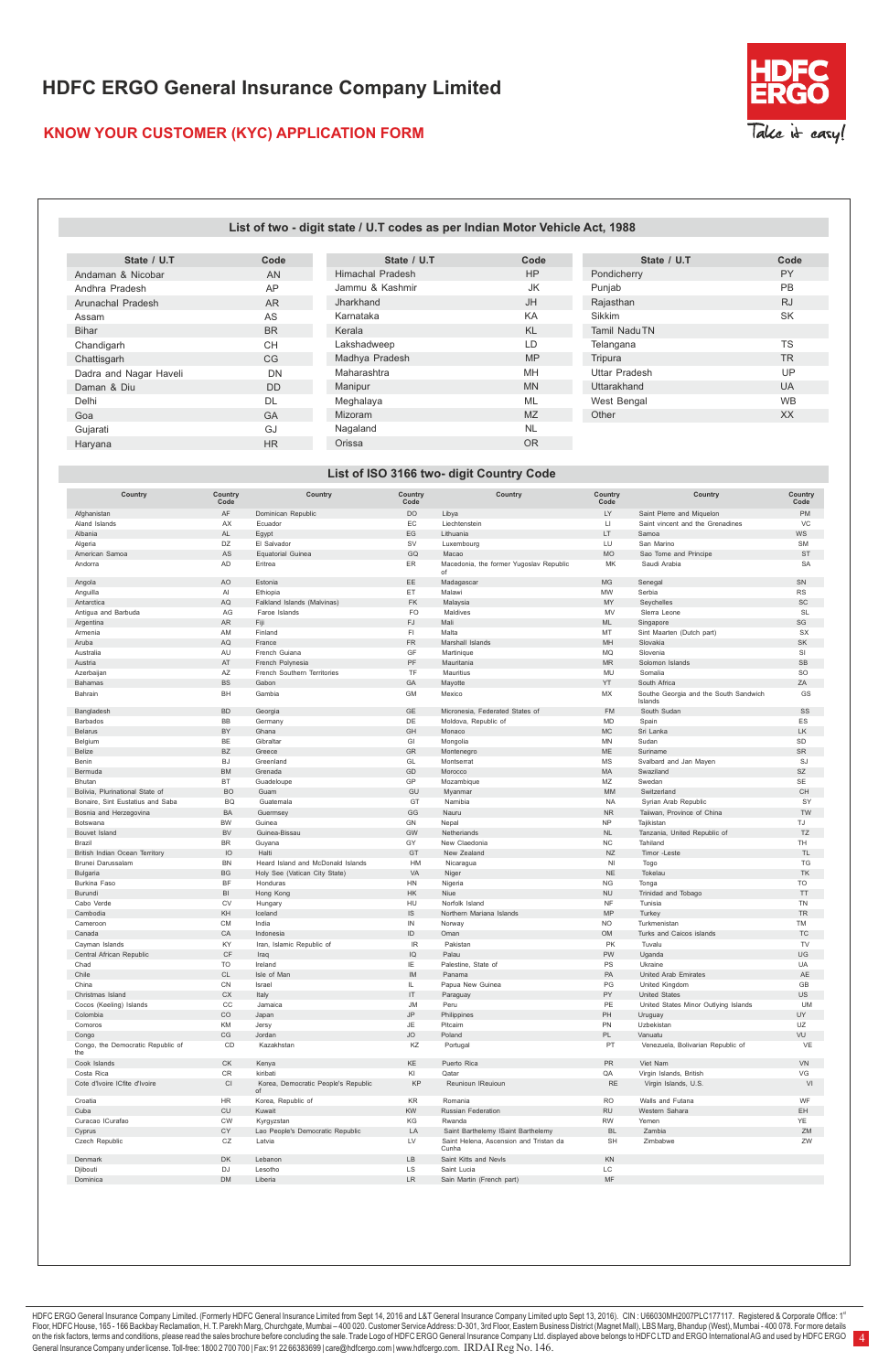## **KNOW YOUR CUSTOMER (KYC) APPLICATION FORM**



5

| <b>Annexure A1</b>                                                                                                                                                                                                                                                     |                                                                                                                                                                                                                                                                                                                                                                                                                    |
|------------------------------------------------------------------------------------------------------------------------------------------------------------------------------------------------------------------------------------------------------------------------|--------------------------------------------------------------------------------------------------------------------------------------------------------------------------------------------------------------------------------------------------------------------------------------------------------------------------------------------------------------------------------------------------------------------|
|                                                                                                                                                                                                                                                                        | CENTRAL KYC REGISTRY   Know Your Customer (KYC) Application Form   Individual   Correspondence / Local Address                                                                                                                                                                                                                                                                                                     |
| Important Instructions:<br>A) Fields marked with "" are mandatory fields.<br>B) Please fill the form in English and in BLOCK letters.<br>C) Please fill the date in DD-MM-YYYY format.<br>D) Please read section wise detailed guidelines / instructions<br>at the end | E) List of State / U.T code as per Indian Motor Vehicle Act. 1988 is available at the end.<br>F) List of two character ISO 3166 country codes is available at the end.<br>G) KYC number of applicant is mandatory for update application.<br>H) For particular section update, please tick $(\checkmark)$ in the box available before the<br>section number and strike of the sections not required to be updated. |
| Application Type*<br>For office use only<br>(To be filled by financial institution)<br><b>KYC Number</b>                                                                                                                                                               | $\Box$ Update<br>$\Box$ New<br>(Mandatory for KYC update request)                                                                                                                                                                                                                                                                                                                                                  |
| 1. CORRESPONDENCE / LOCAL ADDRESS DETAILS (Please see instuction E at the end)<br>Same as Current / Permanent / Overseas Address details<br>Line 1*<br>Line $2^*$<br>Line $3*$<br>District*                                                                            | City / Town / Village*<br>ISO 3166 Country Code*<br>State / U.T Code*<br>Pin / Post Code*                                                                                                                                                                                                                                                                                                                          |
|                                                                                                                                                                                                                                                                        | 2. CONTACT DETAILS (All communications will be sent on provided Mobile no./Email.ID) (Please refer instruction F at the end)                                                                                                                                                                                                                                                                                       |
| Tel. (Off)<br><b>FAX</b>                                                                                                                                                                                                                                               | Tel. (Res)<br>Mobile<br>Email ID                                                                                                                                                                                                                                                                                                                                                                                   |
| inform you of any changes therein, immediately. In case any of the above information is found to be false or untrue or misleading<br>or misrepresenting, I am aware that I may be held liable for it.<br>Date: $D D - M M - Y Y Y Y$<br>Place:                         | [Signature / Thumb Impression]<br>Signature / Thumb Impression of Applicant                                                                                                                                                                                                                                                                                                                                        |